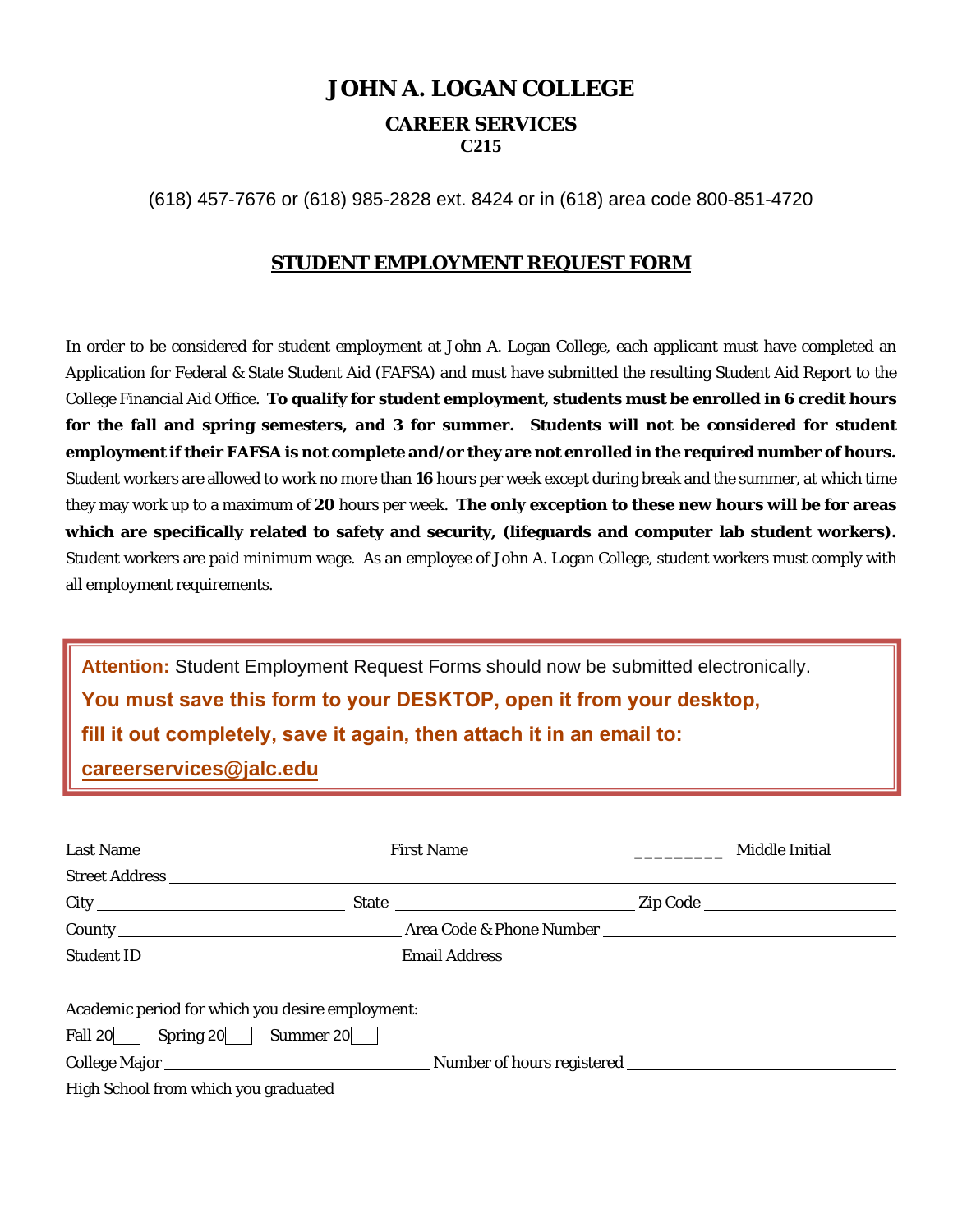2

| Class Standing for this period: Entering Freshman<br>Freshman                                                            | Sophomore             |
|--------------------------------------------------------------------------------------------------------------------------|-----------------------|
| Comments:                                                                                                                |                       |
|                                                                                                                          |                       |
|                                                                                                                          |                       |
| <b>Continuing Student:</b>                                                                                               |                       |
| Number of college hours completed:<br><b>GPA Last Semester</b>                                                           | <b>Cumulative GPA</b> |
| Comments:                                                                                                                |                       |
|                                                                                                                          |                       |
|                                                                                                                          |                       |
| Are you a U.S. citizen, or do you have a legal right to work in the U.S.?                                                | $QYes$ $QNo$          |
| Immigration Status                                                                                                       |                       |
| If you are not a U.S. citizen, can you provide an authorized work permit?                                                | $Q$ Yes $Q$ No        |
| Are you a veteran of the U.S. armed forces?                                                                              | $Q$ Yes $Q$ No        |
| Branch of Service                                                                                                        |                       |
| Have you ever been convicted of a crime other than a minor traffic violation?                                            | $QYes$ $QNo$          |
| (Disclosure of a criminal record will not necessarily disqualify you from employment consideration. Each offense will be |                       |
| evaluated on its own worth with respect to time, circumstance, and seriousness, and the relationship to the job in which |                       |
| you are applying.)                                                                                                       |                       |
| If yes, explain.                                                                                                         |                       |

John A. Logan College is committed to equal access and equal opportunity for all students. Admission, financial aid, student employment, curriculum requirements, extracurricular participation, counseling, placement service, athletic programs, or any other service or program of the College, shall be provided without regard to sex, race, color, religion, age, national origin, or disability when such College activity is consistent with the applicable laws and regulations. Admission and retention of, as well as services, programs and activities for, students with identified disabilities will be in accordance with applicable laws and regulations.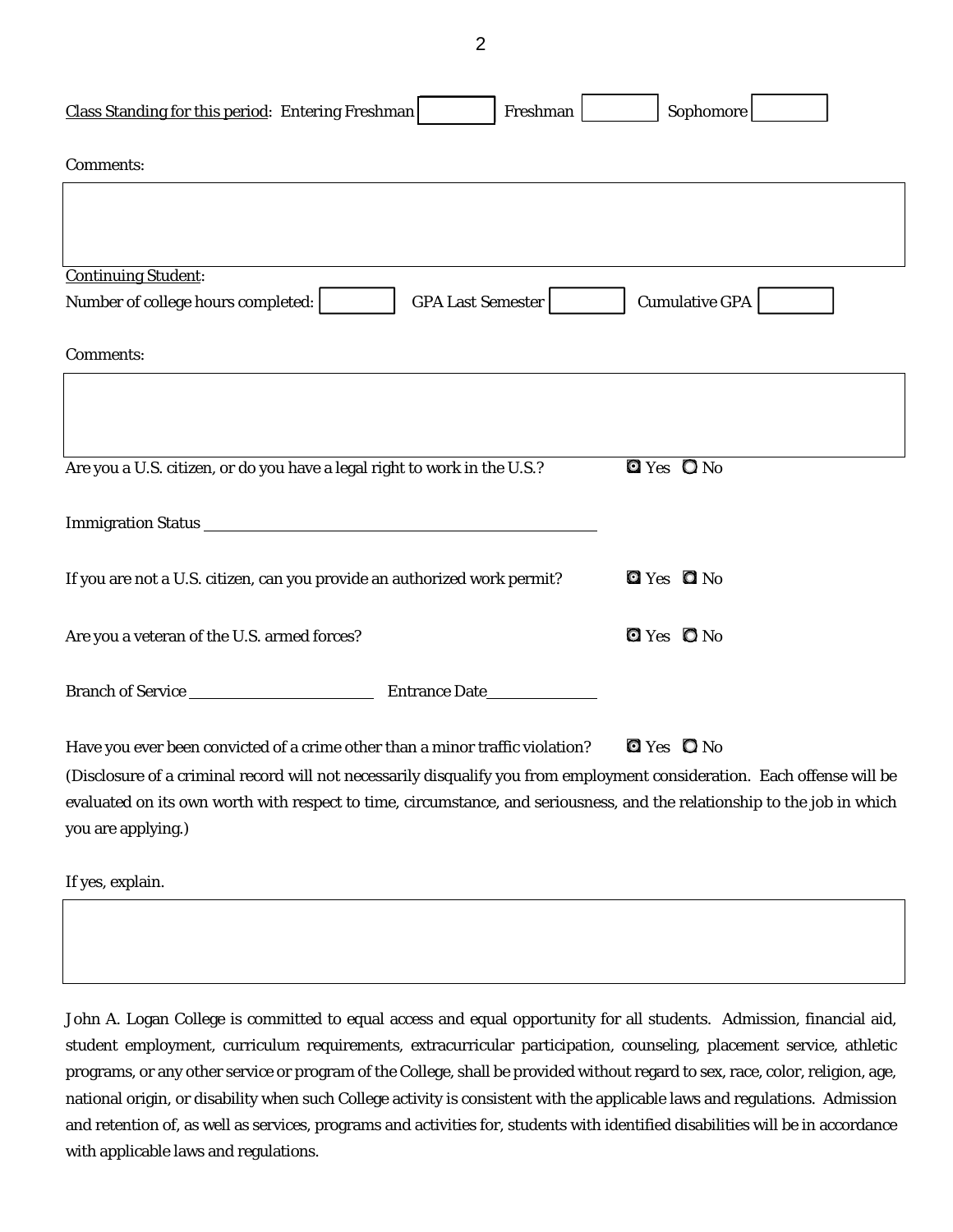### WORK SCHEDULE - Type an "X" in the box to indicate the times you are available to work:

## **20 FALL SEMESTER**

|                | $7 - 8$ | $8 - 9$ | $9 - 10$ | $10 - 11$ | $11 - 12$ | $12 - 1$ | $1 - 2$ | $2 - 3$ | $3 - 4$ | $4 - 5$ | $5-6$ | $6 - 10$ |
|----------------|---------|---------|----------|-----------|-----------|----------|---------|---------|---------|---------|-------|----------|
| Monday         |         |         |          |           |           |          |         |         |         |         |       |          |
| <b>Tuesday</b> |         |         |          |           |           |          |         |         |         |         |       |          |
| Wednesday      |         |         |          |           |           |          |         |         |         |         |       |          |
| Thursday       |         |         |          |           |           |          |         |         |         |         |       |          |
| Friday         |         |         |          |           |           |          |         |         |         |         |       |          |
| Saturday       |         |         |          |           |           |          |         |         |         |         |       |          |
| Sunday         |         |         |          |           |           |          |         |         |         |         |       |          |

### **20 SPRING SEMESTER**

|           | $7 - 8$ | $8 - 9$ | $9 - 10$ | $10 - 11$ | $11 - 12$ | $12 - 1$ | $1 - 2$ | $2 - 3$ | $3 - 4$ | $4 - 5$ | $5-6$ | $6 - 10$ |
|-----------|---------|---------|----------|-----------|-----------|----------|---------|---------|---------|---------|-------|----------|
| Monday    |         |         |          |           |           |          |         |         |         |         |       |          |
| Tuesday   |         |         |          |           |           |          |         |         |         |         |       |          |
| Wednesday |         |         |          |           |           |          |         |         |         |         |       |          |
| Thursday  |         |         |          |           |           |          |         |         |         |         |       |          |
| Friday    |         |         |          |           |           |          |         |         |         |         |       |          |
| Saturday  |         |         |          |           |           |          |         |         |         |         |       |          |
| Sunday    |         |         |          |           |           |          |         |         |         |         |       |          |

### **20 SUMMER SEMESTER**

|           | $7 - 8$ | $8-9$ | $9 - 10$ | $10 - 11$ | $11 - 12$ | $12 - 1$ | $1 - 2$ | $2 - 3$ | $3 - 4$ | $4 - 5$ | $5-6$ | $6 - 10$ |
|-----------|---------|-------|----------|-----------|-----------|----------|---------|---------|---------|---------|-------|----------|
| Monday    |         |       |          |           |           |          |         |         |         |         |       |          |
| Tuesday   |         |       |          |           |           |          |         |         |         |         |       |          |
| Wednesday |         |       |          |           |           |          |         |         |         |         |       |          |
| Thursday  |         |       |          |           |           |          |         |         |         |         |       |          |
| Friday    |         |       |          |           |           |          |         |         |         |         |       |          |
| Saturday  |         |       |          |           |           |          |         |         |         |         |       |          |
| Sunday    |         |       |          |           |           |          |         |         |         |         |       |          |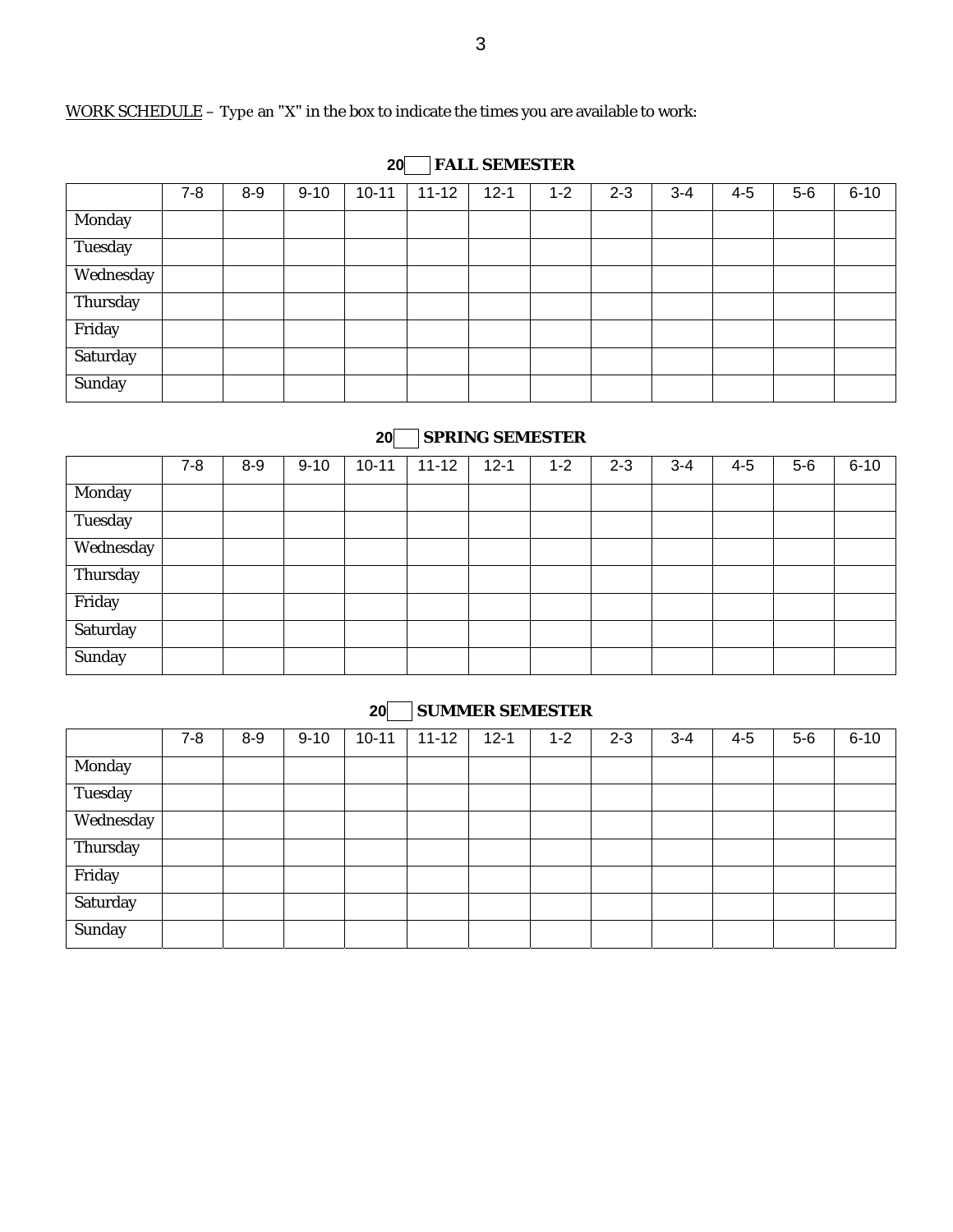#### **PERSONAL REFERENCES**

You must list three people who are not related to you and who may be contacted as character references. Married students may use spouse's parents as one reference. **Include name, address, city, state, zip, and day-time telephone number.**

|                               | Please check the skills in which you have had experience or that you are qualified to perform. |                        |                |
|-------------------------------|------------------------------------------------------------------------------------------------|------------------------|----------------|
| Audio-Visual                  | Graphics                                                                                       | <b>Office Machines</b> | Lab Assistant: |
| Automotive                    | <b>Grounds Keeping</b>                                                                         | Photography            | <b>Biology</b> |
|                               | Janitorial                                                                                     | Reception              | <b>CADD</b>    |
| <b>Child Care</b><br>Clerical | <b>Learning Lab</b>                                                                            | Tutor                  | Chemistry      |
| <b>CPR</b> Certified          | Library                                                                                        | __ Typing Speed/wpm    | Computer       |
| Filing                        | Lifeguard                                                                                      | <b>Web Page</b>        | Physics        |
|                               | Maintenance<br>List Computer Programs of which you are familiar:                               |                        |                |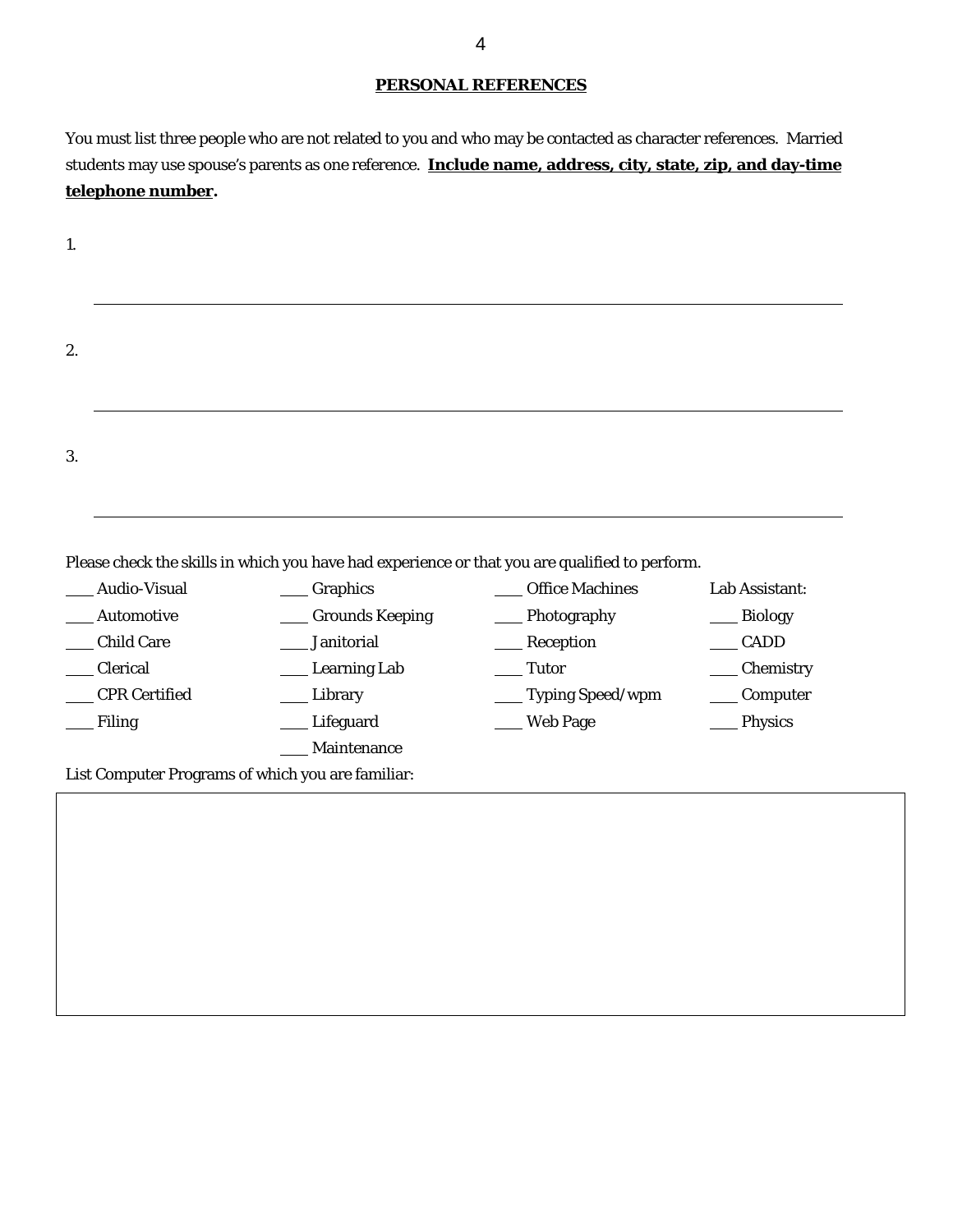# **APPLICANT WORK HISTORY**

Complete the following work history information in detail. Start with your most recent employment. "Employment" is used to mean working for another person, working in a business establishment, working in a family business, or working for yourself.

(When listing history, please include the phone numbers)

| <b>COMPANY NAME</b>         | <b>CITY/STATE</b>   | TYPE OF BUSINESS                                                                                          |
|-----------------------------|---------------------|-----------------------------------------------------------------------------------------------------------|
|                             |                     |                                                                                                           |
|                             |                     |                                                                                                           |
| <b>POSITION</b>             | <b>DATE STARTED</b> | <b>DATE ENDED</b>                                                                                         |
|                             |                     |                                                                                                           |
|                             |                     |                                                                                                           |
| <b>LENGTH OF EMPLOYMENT</b> |                     | <b>REASON FOR LEAVING</b>                                                                                 |
|                             |                     |                                                                                                           |
|                             |                     |                                                                                                           |
| yrs.                        | months              |                                                                                                           |
|                             |                     |                                                                                                           |
|                             |                     | DESCRIBE JOB DUTIES, RESPONSIBILITIES IN DETAIL: TASKS PERFORMED, MACHINES OPERATED, TOOLS/EQUIPMENT USED |
|                             |                     |                                                                                                           |
|                             |                     |                                                                                                           |
|                             |                     |                                                                                                           |
|                             |                     |                                                                                                           |
|                             |                     |                                                                                                           |
|                             |                     |                                                                                                           |
|                             |                     |                                                                                                           |
|                             |                     |                                                                                                           |
|                             |                     |                                                                                                           |
| <b>COMPANY NAME</b>         | CITY/STATE          | TYPE OF BUSINESS                                                                                          |
|                             |                     |                                                                                                           |
|                             |                     |                                                                                                           |
| <b>POSITION</b>             | <b>DATE STARTED</b> | <b>DATE ENDED</b>                                                                                         |
|                             |                     |                                                                                                           |
|                             |                     |                                                                                                           |
| LENGTH OF EMPLOYMENT        |                     | <b>REASON FOR LEAVING</b>                                                                                 |
|                             |                     |                                                                                                           |
|                             |                     |                                                                                                           |
|                             | months              |                                                                                                           |
| yrs.                        |                     |                                                                                                           |
|                             |                     | DESCRIBE JOB DUTIES, RESPONSIBILITIES IN DETAIL: TASKS PERFORMED, MACHINES OPERATED, TOOLS/EQUIPMENT USED |
|                             |                     |                                                                                                           |
|                             |                     |                                                                                                           |
|                             |                     |                                                                                                           |
|                             |                     |                                                                                                           |
|                             |                     |                                                                                                           |
|                             |                     |                                                                                                           |
|                             |                     |                                                                                                           |
|                             |                     |                                                                                                           |
|                             |                     |                                                                                                           |
|                             |                     |                                                                                                           |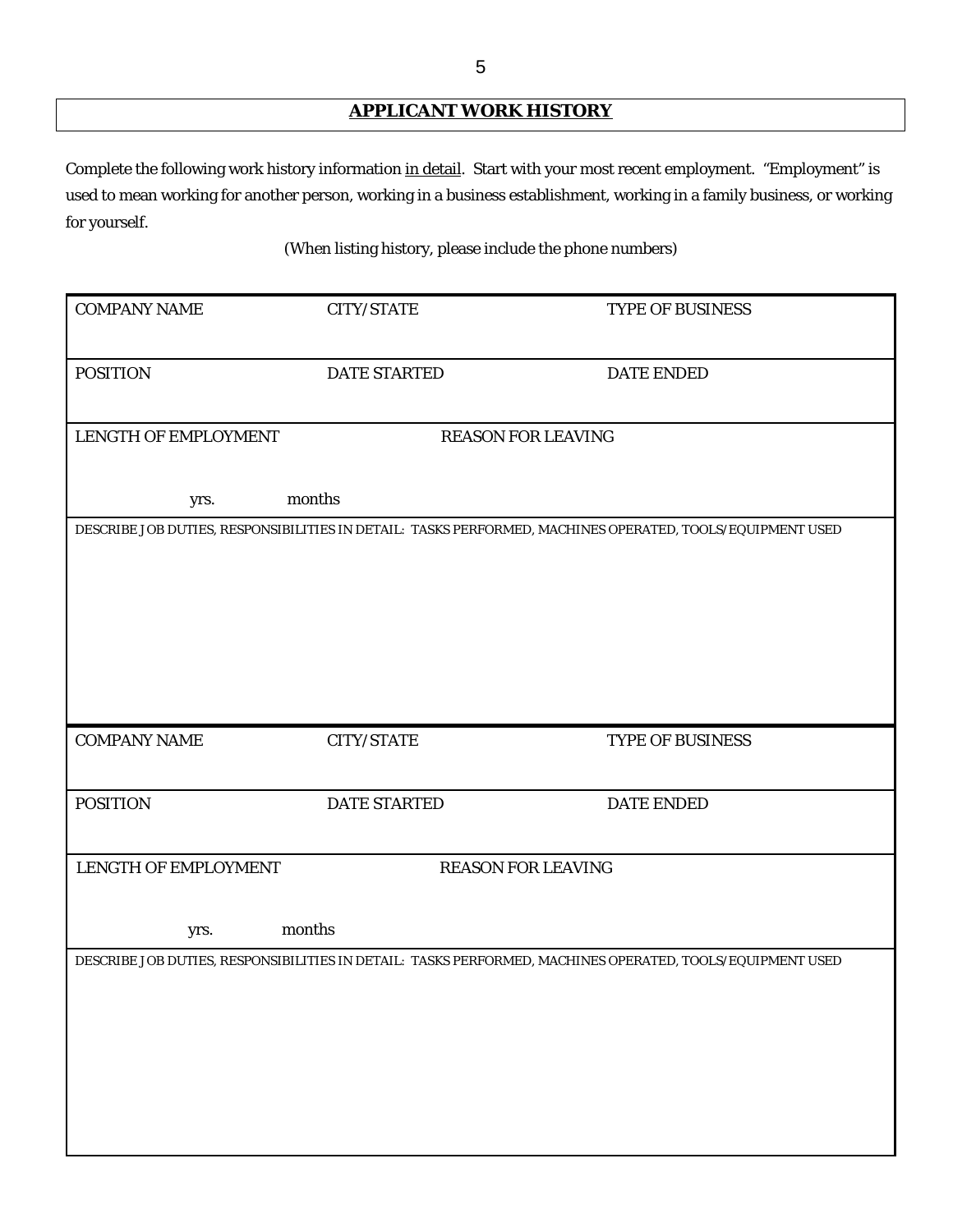| <b>COMPANY NAME</b>  | <b>CITY/STATE</b>                                                                                         | TYPE OF BUSINESS  |
|----------------------|-----------------------------------------------------------------------------------------------------------|-------------------|
|                      |                                                                                                           |                   |
|                      |                                                                                                           |                   |
| <b>POSITION</b>      | <b>DATE STARTED</b>                                                                                       | <b>DATE ENDED</b> |
|                      |                                                                                                           |                   |
|                      |                                                                                                           |                   |
| LENGTH OF EMPLOYMENT | <b>REASON FOR LEAVING</b>                                                                                 |                   |
|                      |                                                                                                           |                   |
|                      |                                                                                                           |                   |
| months<br>yrs.       |                                                                                                           |                   |
|                      |                                                                                                           |                   |
|                      | DESCRIBE JOB DUTIES, RESPONSIBILITIES IN DETAIL: TASKS PERFORMED, MACHINES OPERATED, TOOLS/EQUIPMENT USED |                   |
|                      |                                                                                                           |                   |
|                      |                                                                                                           |                   |
|                      |                                                                                                           |                   |
|                      |                                                                                                           |                   |
|                      |                                                                                                           |                   |
|                      |                                                                                                           |                   |
|                      |                                                                                                           |                   |
|                      |                                                                                                           |                   |
|                      |                                                                                                           |                   |
|                      |                                                                                                           |                   |

# **STATEMENT of EDUCATIONAL PURPOSE CERTIFICATION STATEMENT ON REFUNDS AND DEFAULT**

I hereby affirm that any funds received under the Pell Grant program, the College Work-Study program, or the Guaranteed/Federally Insured Loan programs will be used solely for expenses related to attendance or continued attendance at John A. Logan College. I further understand that I am responsible for repayment of a prorated amount of any portion of payments made which cannot reasonably be attributed to meeting educational expenses related to my attendance. The amount of such repayment is to be determined on the basis of criteria set forth by the U.S. Secretary of Education.

Also, I affirm that, to the best of my knowledge, I do not owe a repayment of a grant or award previously received for study at any institution. To the best of my knowledge, I am not in default on a Guaranteed Student Loan made at any institution nor any guaranteed agency for attendance at any institution.

I am also aware that in order to continue to receive assistance from any of the programs mentioned in the preceding paragraphs, I must maintain satisfactory progress in the course of study I am pursuing according to the standards and practices of John A. Logan College.

I give my permission for John A. Logan College to release my academic and financial records to agencies which provide funds for financial assistance for which I may be considered. I declare that I will use the wages I receive under the College Work-Study program solely for expenses connected with attendance at John A. Logan College.

 $\Box$  I agree to the above statement Date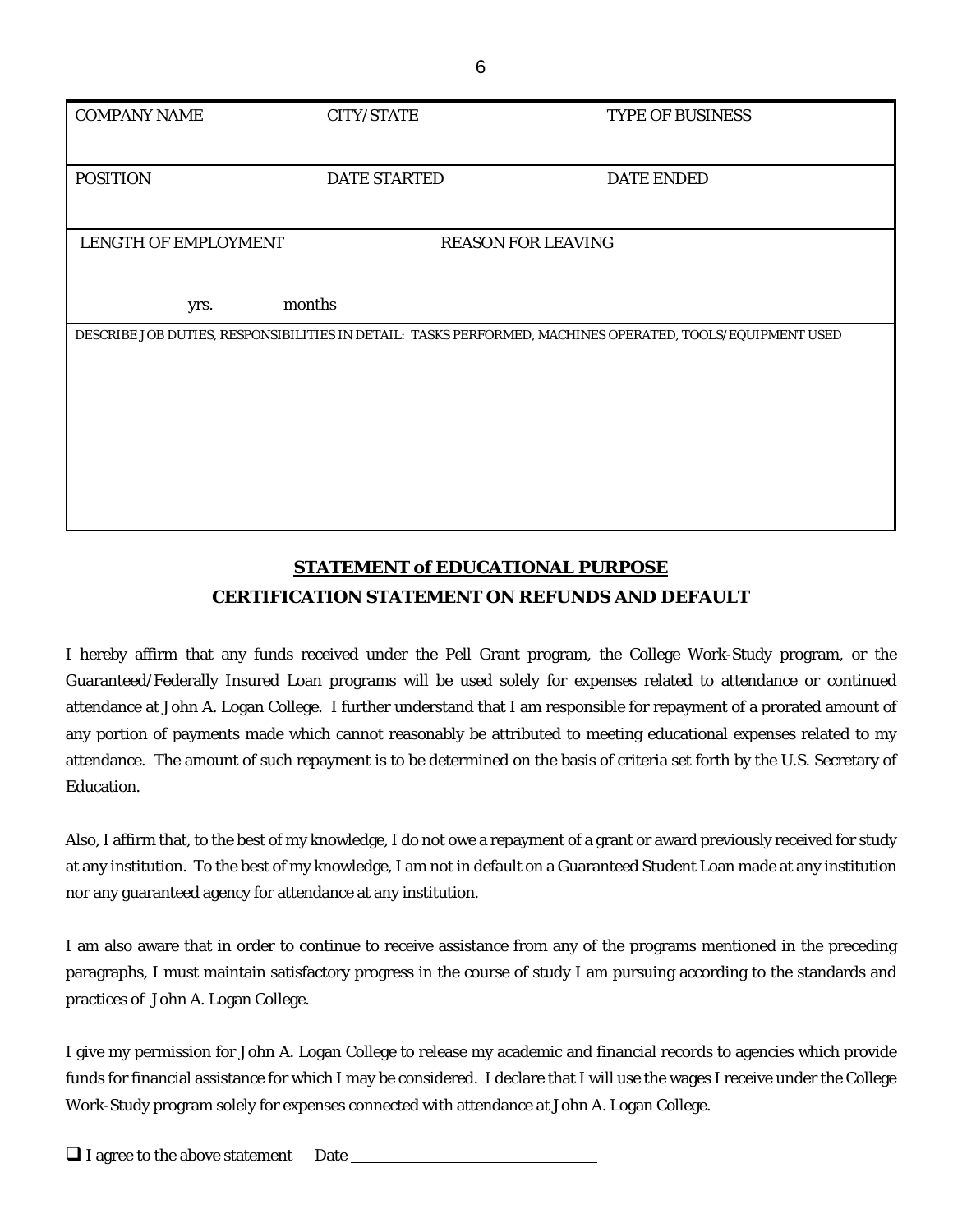#### **SATISFACTORY ACADEMIC PROGRESS VERIFICATION**

I hereby verify that I am aware of the fact that if I fail to make measurable satisfactory academic progress as defined by John A. Logan College, I will be ineligible to receive my Pell Grant award, College Student Employment fund, Illinois Guaranteed Loan, Illinois State Monetary Award, or John A. Logan College Foundation Scholarship. I am aware that all student workers employed by John A. Logan College are expected to maintain satisfactory academic progress as explained in the most recent edition of the College Catalog.

 $\Box$  I agree to the above statement Date

#### **JOHN A. LOGAN COLLEGE – CARTERVILLE, IL 62918**

#### **AGREEMENT FOR CAREER SERVICES**

I hereby certify that the information on my Career Services registration materials is accurate and correct.

I understand that registration with Career Services does not imply placement or employment guarantees.

The Career Services Office at John A. Logan College does not research the integrity of employers listing jobs with the office due to the high volume of vacancy listings. Individuals are urged to conduct their own research and investigation of any potential employer. Neither John A. Logan College nor the Career Services Office makes any representation or guarantee whatsoever regarding positions listed on the job opportunity boards, the office postings, or on the web page.

Furthermore, John A. Logan College and the Career Services Office do not assume responsibility for safety, wages, working conditions, or any other aspect of off-campus employment.

Release Authorization:

Pursuant to the Family Educational Rights and Privacy Act of 1974, as amended, I hereby authorize the John A. Logan College Career Services to release information concerning my qualifications.

 $\Box$  I agree to the above statement Date